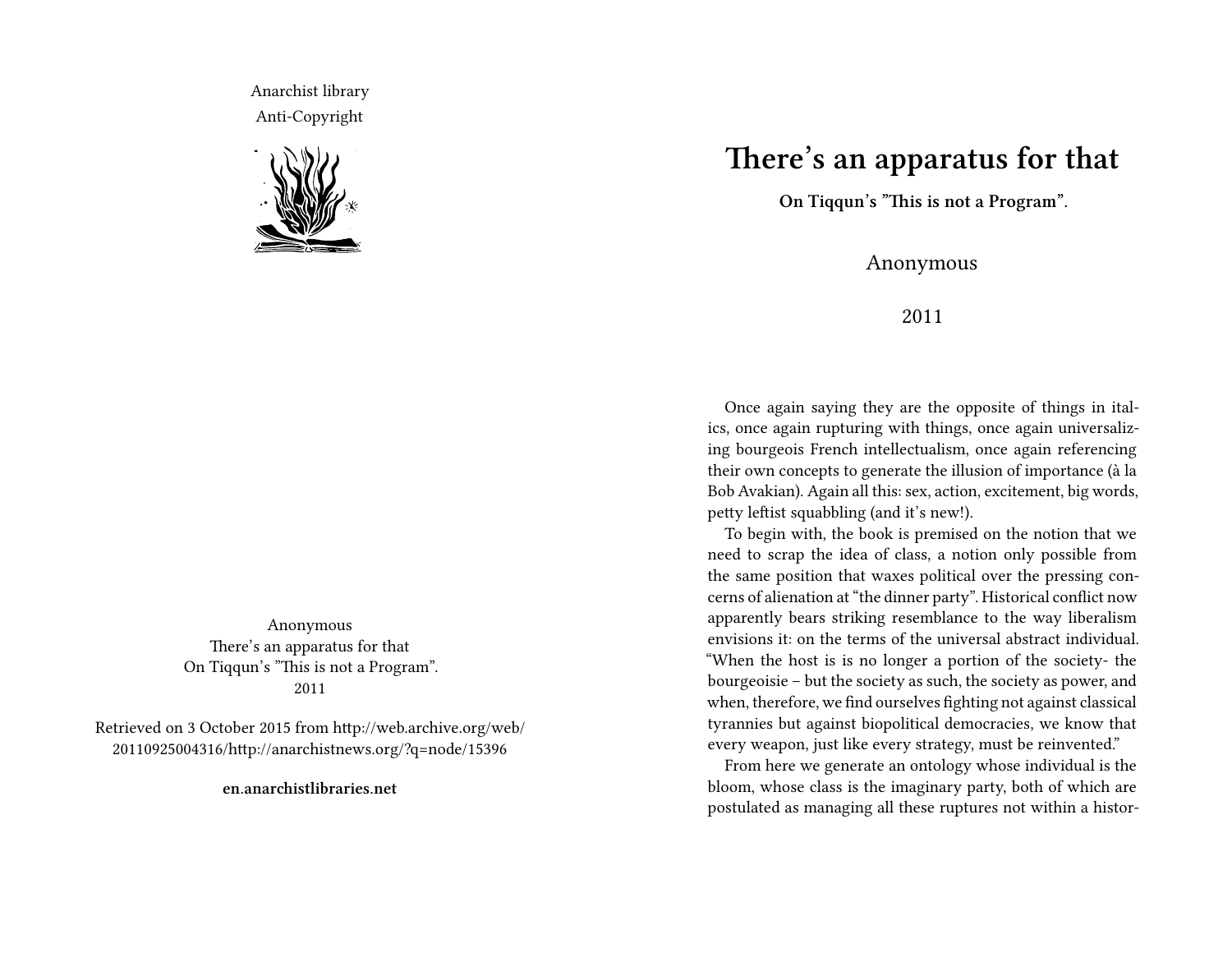ical framework, but as "a negation that comes from the outside". Ironic that they agree here with Negri (the subject of a large portion of the books scoffing) whose paranoid reading of the Grundrisse<sup>1</sup> postulates that the proletariat should operate outside of the dialectic. Trying to negate dialectic as a whole is a premise that assumes one could negate and surpass it; it would fall into it the very moment it is destroyed. In concrete terms, a historical period affects the people that live in it. If you are in France you probably speak French, go through French institutions, or experience marginalization and systematic abuse by those who do; there is a political and an ethical circumstance. There is no metaphysical location beyond time and outside of reality: the mystified analogy might sound extreme, but it doesn't translate into the sensible world. Negri's first solution to accomplish this external assault was to simply not work (which sounds remarkably like a strike…). This "refusal to play a part" strategy assumes the role one plays in society is voluntary—one chooses to work as they choose to experience violence based on gender or race. Organizing around embodied and real experiences of systemic violence seems to me not only like a meaningful way to organize, but actually possible, unlike the idea that people can just dip out into this content-less anomaly that the invisible party is apparently constructed of. Whatever they think they are, Leibniz was wrong, and there is no unassimilated monad, and thus the invisible party is not "heterogeneous to biopolitical formation", even if it is only supposed to exist only in motions of pure external opposition. "Violence delirium and madness" are all categories that capitalism is perfectly willing to assimilate; they have mad houses, jails, and pills to do so. "Ruining equivalence" is not a revolutionary strategy, anymore than deconstruction is a revolutionary philosophy. Absconding equivalence doesn't mean one destroys all equivalence, because then everything would

<sup>1</sup> Marx Beyond Marx: Lessons on the Grundrisse; Negri, Antonio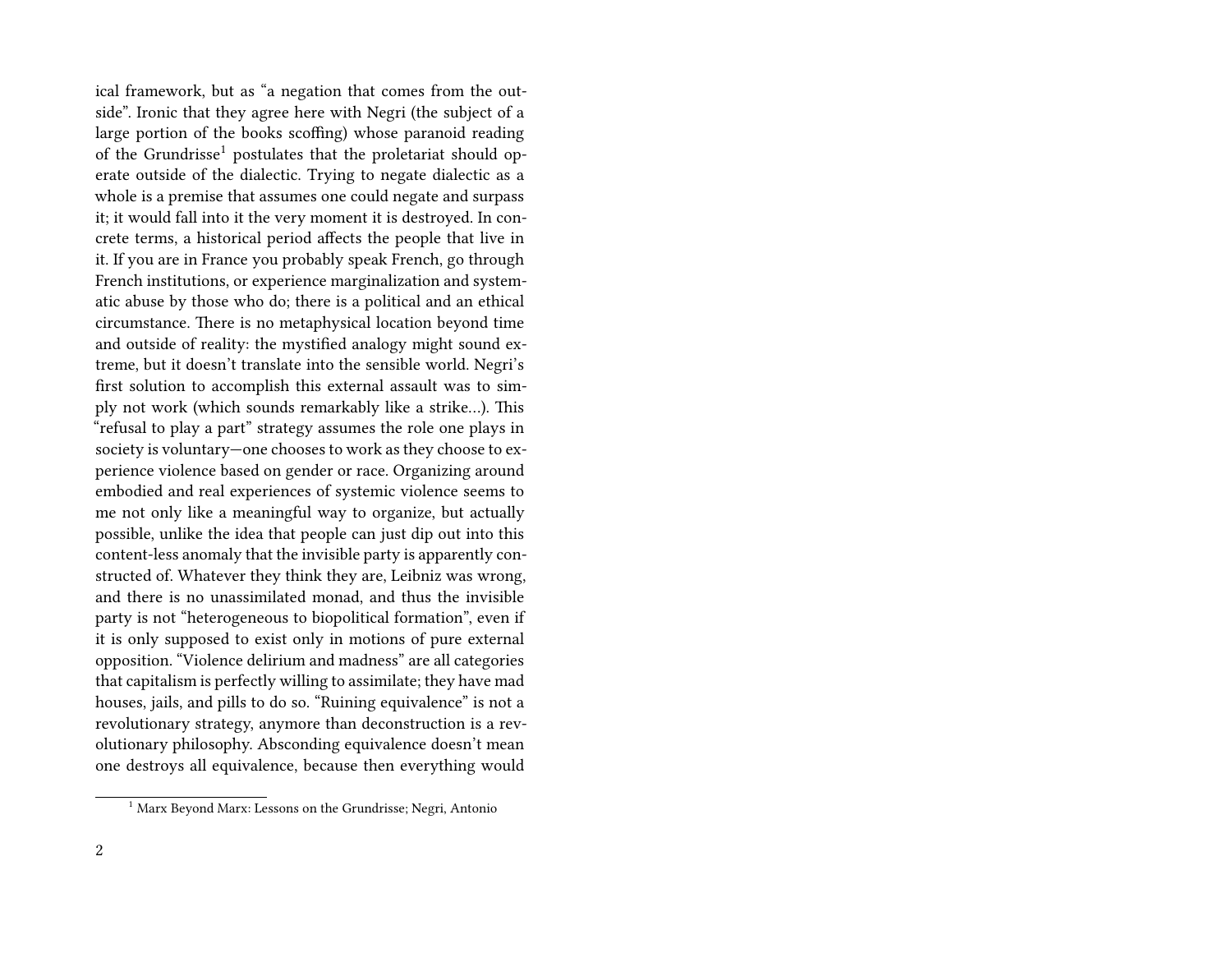be equal in its non-equivalence and would run into some insurrectionary version of Russell's paradox. The author continues: "…accepting ourselves as such, as a Black Block, an imaginary party, or something else, would be the end of us. For the imaginary party [I hope somebody else noticed the joke here] is but the form of pure singularity", a.k.a. they are a "complete abstraction": … my thoughts exactly. The claim that the author's royal We represents "the fact that contradiction exists at all" is about as humorous as it is lofty.

"Class against class actually means classes against nonclass". Post-modernism's trope of using the remainder against the general is implemented in an attempt to define people who don't fall into a traditional class bracket. Somehow the fact that ambiguous class positions are true of some peoples experience annihilates the fact that there is a growing number of poor, and there are those that are profiting off them. It is fair to critique some rigid ideological conception that only the people working in manufacture constitute the proletariat, but I think it is also fair to say there is a huge lower class, that is increasingly less fluid, and there is a (dwindling) group of people that profit off of expropriated labour. There is an antagonism here that no remainder will erase, and no bourgeois thinker can theorize away. Not even the dictatorship of the petite bourgeoisie in its Stalinist manifestation can erase this antagonism. "What is ultimately at stake is no longer the abstraction of surplus value, but control" is an interesting thesis that just happens to be invalidated by every economic statistic indicating the insane wealth being generated by a decreasing number of people that is especially pertinent given issues of neo-liberalism and austerity. It is troubling to me to have an analysis that glosses over this, given the extreme relevance to what is happening all over the world. I am not claiming we can boil down all conflict into two categories, but trying to elaborate that this hypothesized complete dispersal leaves just one.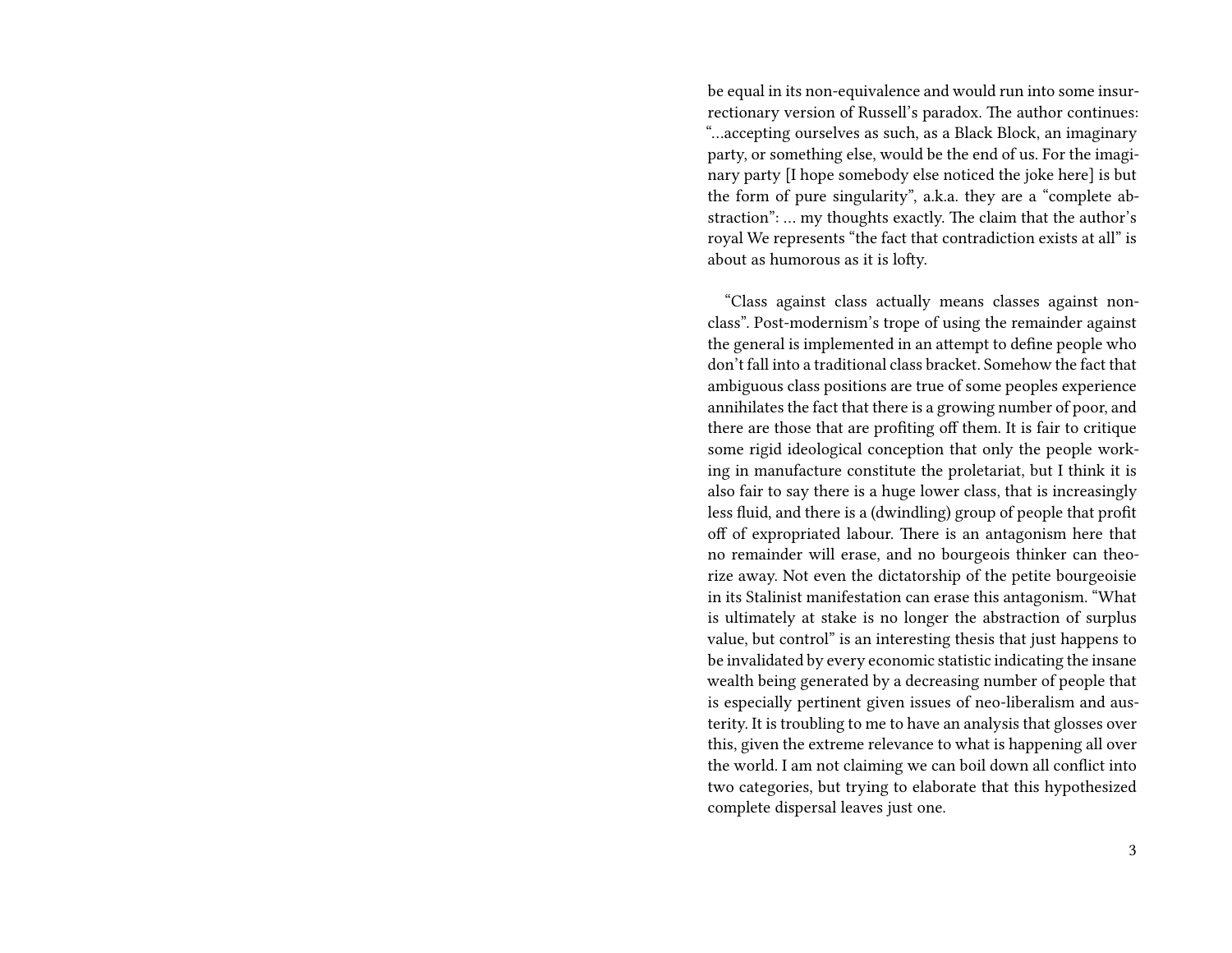"Dressing up what is hostile to the system of representation in the guise of the "negative", "protest", the "rebel" is simply a tactic that the system uses to bring within its plane of inconsistency the positivity it lacks." Though the authors themselves are guilty of this multiple times, it also happens to be the way capitalism sustains itself by projecting artificial threats like "the terrorist", so that it can mop them up and keep its people thinking they are protecting their safety. Having an abstract non-identity as a basis of resistance is a very easy way to allow the state to simply project whatever image they want, and thus assimilate despite claims to "heterogeneity". Also, I wonder about how this is possible given their claim that "The unique thing about Empire is that it has expanded its colonization over the whole of existence and over all that exists"? All this talk of non-identity based struggle is seems extremely more complex than it is made out to be: they say a worker should abscond his role as worker, the woman from her role as woman (as if gender roles are only enforced by personal choice). Despite the fact that everyone is supposed to revoke their roles, they are revoking their roles from those positions. The person who would abandon their role as a woman (even if this were as simple as they make it out to be) would not be equivalent to the person who forfeits their role as a worker. And I hope that I am not the only one to read this and think that there are multiple forms of oppression that cannot be unified into this mystical singular antithesis. The people who seriously believe this is true are taking the position that people don't experience violence based on class, gender, or race. The argument relies on a caricature of feminism and Marxism, on exploiting the annoyance and difficulties of revolutionary struggles, and validating the urge to ignore suffering and only engage in politics for the sake of personal valorization.

Perhaps they could offer some sort of ends to justify these means, but their depiction of this seems even more grim: "We are not looking for a better alternative world to come, but in tivists". However, like the humanists of enlightenment, their whole critique is empty husk of a response whose content is derived only from this antithesis. A dialectic consideration is useful to unpack this formulation, to prevent annoyance and ego from reifying a position that ends up mirroring the mistakes of what one it critiquing.

Late capitalism tries its best to put everything in terms of individualism, to support forced isolation that dissuades people from organizing around common experiences, to depoliticize everything… I am interested in those people coming together, discussing the ways capitalist society treats them as black, as poor, as a women, as trans-persons: fucking terribly. I want to hold the people that make this structure responsible. Power is certainly more complex than Marxism initially thought, but that doesn't negate all collective effort, or eliminate the responsibility of the bourgeoisie, it only means we need to build communities that unify while accepting and not flattening, or folding in, the extreme differences of subjective positions. This is of course incredibly complicated in practice, but that is precisely why we need to start moving in such a direction. It seems like these glossy and militant diatribes rope people in with intellectual-sounding mystification, but we should avoid buying into the hype.

"The boredom that people are running away from merely mirrors the process of running away, that started long before." –Adorno: Vandals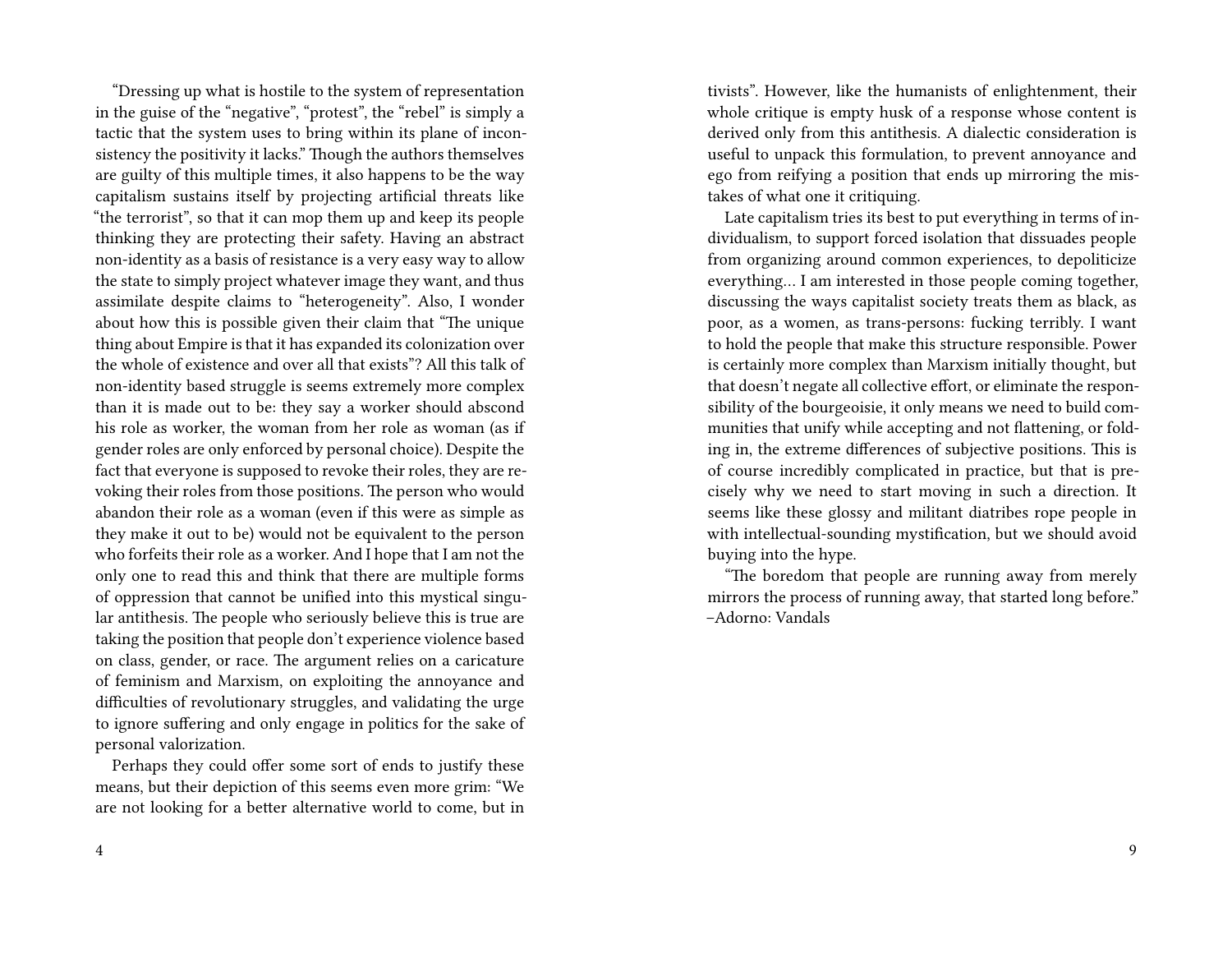with it its own guarantee of scientificity." Perhaps they could learn something from the first chapter of Hegel's Phenomenology of Spirit (which they reference here): that it is impossible to theorize from or into a position that exists outside of a historical and political context, ones relationship is always mediated, despite the employment of obscurantist language that tries to mask the subject.

Perhaps the most troubling aspect of the text is the total restructuring of the history of Italy in 1977 to meet the author's ideology, one of pure spontaneity and radical desubjectivity that transcends the political. There was numerous amazing underground work being done by dedicated Marxist/Leninist groups for years building up to the events, as well as massive strike activity. Susanna Ronconi (who kneecapped business students, committed armed robberies to fund the revolutionary activity, and plotted to assassinate government officials) does not fall into the selective appropriation with which they characterize the left. This re-framing of history is dangerous, as well as anachronistic. Further contesting the 'spontaneous' characterization of '77, the book Shoot the Women First describes the situation in Italy leading up to '77:  $\mathbb{X}^n$  Around 250 revolutionary groups were formed encompassing every political persuasion from Troyskism to Anarchism".<sup>4</sup>

There is certainly some wisdom in the text, it is true that were being driven to experience "a world devoid of qualities", that capitalist hegemony strips away the life and colour of reality, "a world which has become foreign, precisely, in each of its details". However, the solution is not then to adapt the atomistic dispersal, nor to bind as an abstract amorphous entity. The solution is an embodied, affective, and collectivist drive. Tiqqun ironically tries very hard to create a subject position, one that is the antithesis to all the things that very well might have annoyed the reader about leftists or their straw-man "acvirtue of what we have already confirmed through experimentation, in virtue of the radical irreconcilability between empire and this experimentation, of which war is a part". The conflict is an end in itself, as we will see in the most comical portion of the text in which the hero discusses his idea about being a really cool warrior. Despite juvenile assertions like "We refuse to play the game"!, the state uses coercive violence to enact its will: it isn't a choice or some kind of strategy to interact with it from inside this, it is reality. If we are talking about these ideas as a strategy, what point is there to employing them without the intention to win? This is perhaps the most absurd version of reformism to have crept out of the bowels of the intelligentsia, but it is not too different from the reformist jargon of the early 1900's. The reactionary neo-Kantian Bernstein's statement that "The movement is everything, the ultimate goal is nothing", sounds nearly identical to this modern faux revolutionary rhetoric. Spontaneous action without any desire to really take power is the strategy of reformism. This doesn't mean that the position I am arguing for is the opposite thing: namely that we can create some static utopia. Dynamism and difference are a part of living that we have to recognize will never be totally eliminated, but the interplay is something we need to identify and theorize specifically without these collapsing discourses.

The main point of the author seems to be that the rich can be cool revolutionaries too. In terms of class: "Empire need only play one against the other, the civilized modernity of the trendy, against the retrograde barbarism of the poor", the problem is "no more than the hostile environment opposing us at every turn". The cornered bourgeois intellectual uses cheap rhetoric to try and reintegrate himself onto the revolutionary side (without renouncing or even accounting for his privilege) by using words like us as if we are moved in tandem, and poses this mechanic territory free of actors as the opposition. The argument is aimed at not holding the rich accountable for the

<sup>4</sup> Shoot the Women First; Macdonald, Eileen (pg.173)